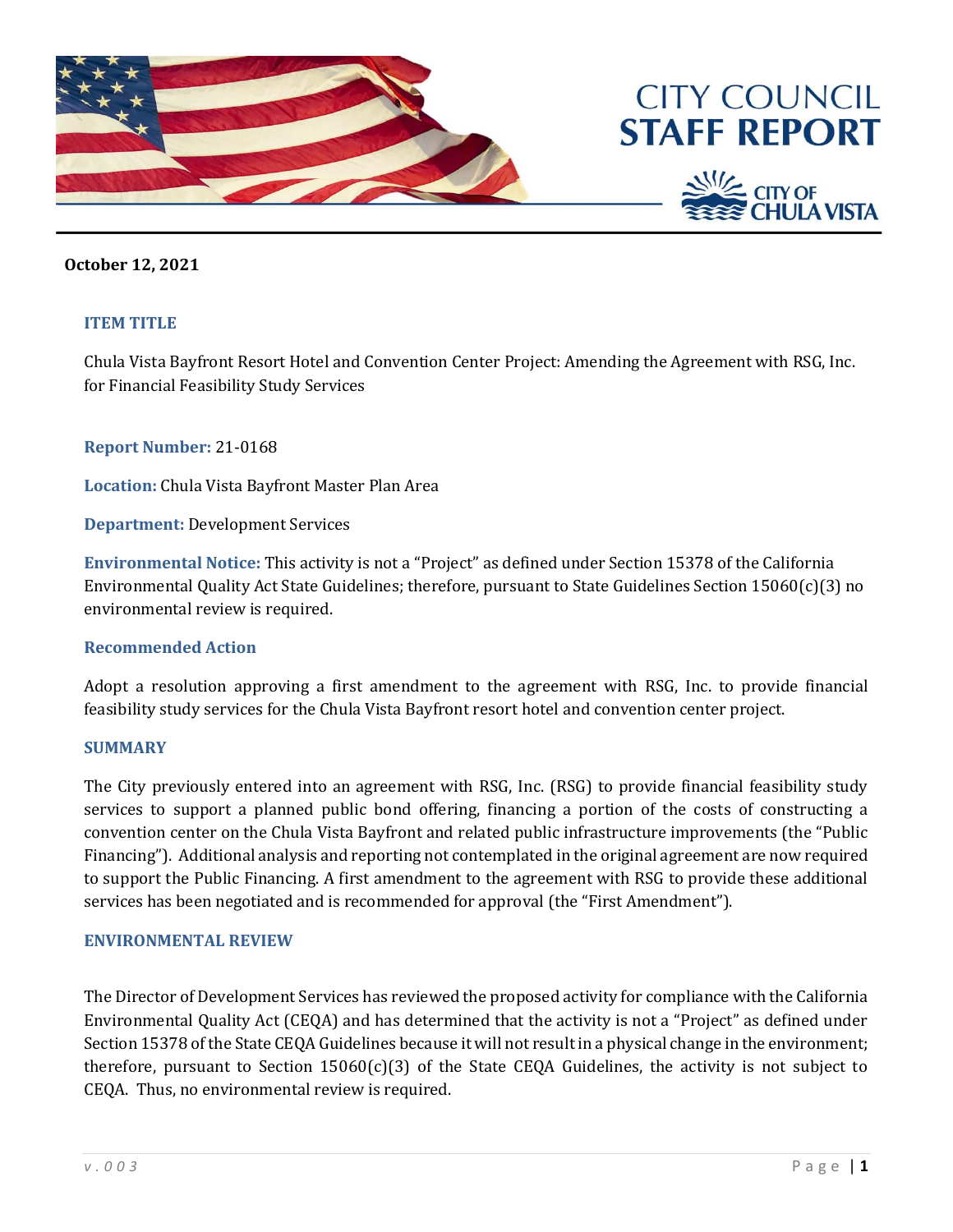## **BOARD/COMMISSION/COMMITTEE RECOMMENDATION**

Not applicable.

## **DISCUSSION**

The City of Chula Vista entered into an agreement with RSG for financial feasibility study services on April 8, 2020, in an amount not-to-exceed \$50,000 (the "Original Agreement"). Pursuant to the terms of the Original Agreement, RSG prepared a comprehensive report that forecast local taxes to be generated by the proposed RIDA Chula Vista, LLC (RIDA) hotel and conference center project (the "RHCC Project") to be operated by Gaylord, the Chula Vista Resort RV Park to be operated by Sun Communities (the "RV Park"), and the Rambler Hotel, dated August 3, 2020. The Original Agreement expired on December 31, 2020 (Attachment 2).

The City requires an update to the August 3, 2020 report in order to move forward with the Financing.

The First Amendment includes the following services:

- An updated Fiscal Impact Analysis evaluating the projected revenues to the City associated with operation of the RHCC Project, Rambler Hotel and the RV Park based on a report to be prepared by a feasibility study consultant (CBRE) hired by the San Diego Unified Port District. Updated items will include transient occupancy tax, taxable sales tax, property taxes, vehicle license fee revenue, special tax revenues and other revenues expected from the project. Costs would include expected expenditure impacts borne by the City to provide municipal services to the project once completed.
- An updated financial pro forma will be prepared based on the information from the CBRE report. This update will ensure consistent time frames and terminology.
- Upon request, Credit Rating Services that include assisting and participating in Credit Rating Agency presentations and reviews.

The First Amendment provides a not-to-exceed amount of \$50,000 for these updated services and expires on December 31, 2022 (Attachment 1). This amendment increases the maximum contract amount to \$100,000.

### **DECISION-MAKER CONFLICT**

Staff has reviewed the property holdings of the City Council members and has found no property holdings within 1,000 feet of the boundaries of the property which is the subject of this action. Consequently, this item does not present a disqualifying real property-related financial conflict of interest under California Code of Regulations Title 2, section 18702.2(a)(7) or (8), for purposes of the Political Reform Act (Cal. Gov't Code §87100, *et seq*.).

Staff is not independently aware and has not been informed by any City Council member, of any other fact that may constitute a basis for a decision-maker conflict of interest in this matter.